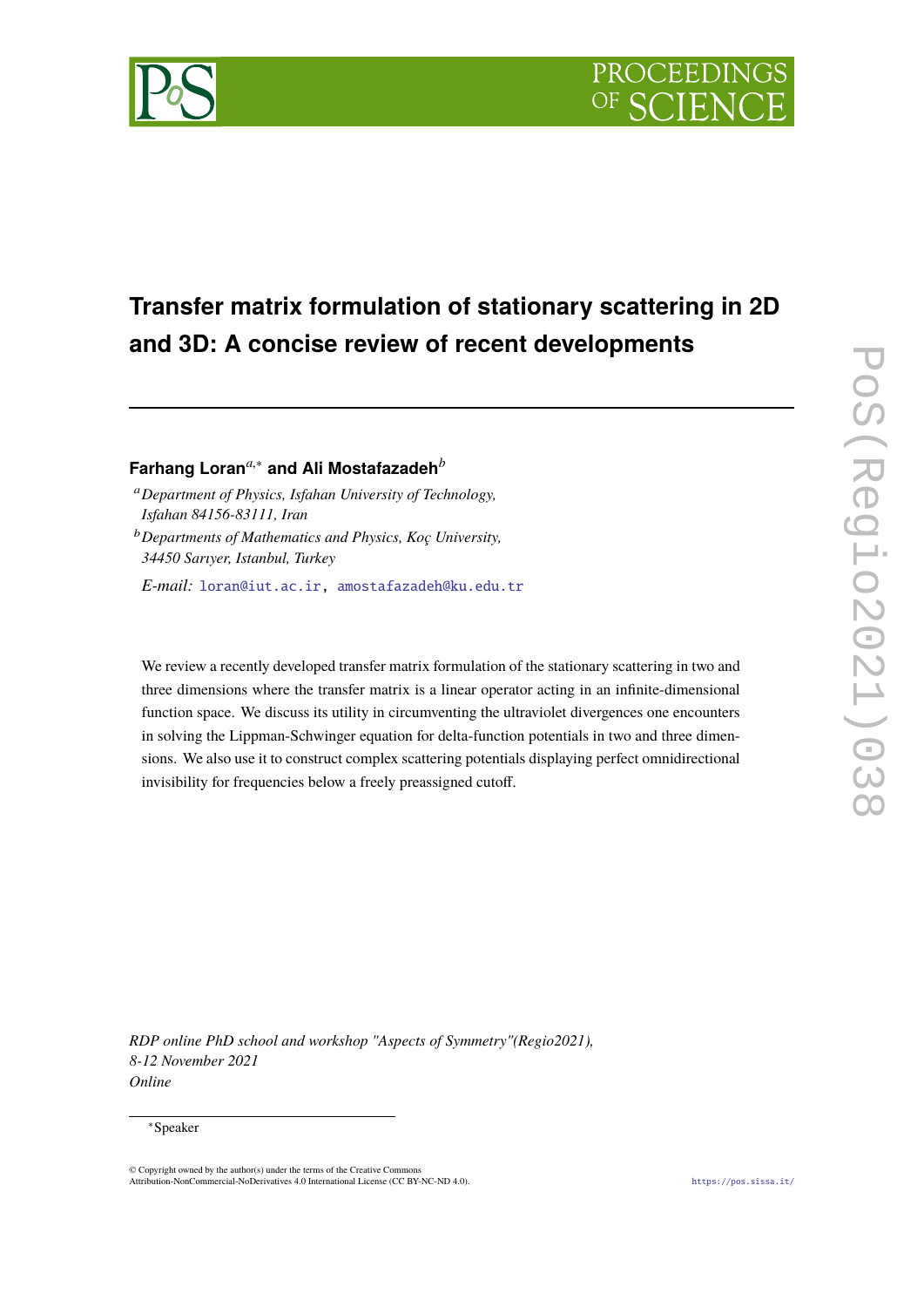### **1. Introduction**

The introduction of the scattering (S) matrix and the discovery of the Lippman-Schwinger equation are among the most important achievements of the twentieth century theoretical physics. The former provides the basic ingredient of quantum scattering theory, while the latter serves as the main device for solving scattering problems. In one dimension, there is an alternative tool for performing scattering calculations, called the transfer matrix  $[1-3]$  $[1-3]$  which, similarly to the S-matrix, stores the information about the scattering features of the system. The main advantage of the transfer matrix over the S-matrix is its composition property which makes it into an ideal tool for dealing with multilayer and locally periodic systems [\[4,](#page-9-2) [5\]](#page-9-3).

Consider a short-range potential in one dimension,  $v : \mathbb{R} \to \mathbb{C}$ , so that  $|v(x)|$  tends to zero faster than  $|x|^{-1}$  as  $x \to \pm \infty$ . Then, every solution of the stationary Schrödinger equation,

<span id="page-1-1"></span>
$$
-\psi''(x) + v(x)\psi(x) = k^2\psi(x) \quad x \in \mathbb{R},\tag{1}
$$

satisfies

<span id="page-1-2"></span>
$$
\psi(x) \to A_{\pm} e^{ikx} + B_{\pm} e^{-ikx} \quad \text{for} \quad x \to \pm \infty,
$$
 (2)

where  $k \in \mathbb{R}^+$  is a wavenumber, and  $A_{\pm}$  and  $B_{\pm}$  are complex coefficients. The transfer matrix of the potential v is a 2  $\times$  2 matrix **M** that relates  $A_{\pm}$  and  $B_{\pm}$  according to

<span id="page-1-3"></span><span id="page-1-0"></span>
$$
\left[\begin{array}{c} A_{+} \\ B_{+} \end{array}\right] = \mathbf{M} \left[\begin{array}{c} A_{-} \\ B_{-} \end{array}\right].
$$
 (3)

This equation determines **M** in a unique manner provided that it is independent of *A*<sup>−</sup> and *B*−, [\[6\]](#page-9-4).

For  $A_-=1$  and  $B_+=0$  (respectively  $A_-=0$  and  $B_+=1$ ),  $\psi(x)$  corresponds to a left-incident (resp. right-incident) wave, and the reflection and transmission amplitudes of the potential are respectively given by  $R^l = B_-$  and  $T^l = A_+$  (resp.  $R^r = A_+$  and  $T^l = B_-$ ). In view of these relations and [\(3\)](#page-1-0), we can express  $R^{l/r}$  and  $T^{l/r}$  in terms of the entries  $M_{ij}$  of **M** according to  $R^l = -M_{21}/M_{22}$ ,  $R^r = M_{12}/M_{22}$  and  $T^{l/r} = 1/M_{22}$ . Therefore, **M** contains the complete information about the scattering properties of the potential.

Ref. [\[7\]](#page-9-5) offers a dynamical formulation of stationary scattering (DFSS) in one dimension where the transfer matrix is identified with the S-matrix of an effective non-unitary two-level quantum system. Let  $\psi$  be the general bounded solution of [\(1\)](#page-1-1), and for each  $x \in \mathbb{R}$ ,  $\Psi_+(x) : \mathbb{R} \to \mathbb{C}$  and  $\Psi(x): \mathbb{R} \to \mathbb{C}^{2 \times 1}$  be the functions defined by

$$
\left(\Psi_{\pm}(x)\right)(p) := \frac{1}{2k} e^{\pm ikx} \left[ k\psi(x) \pm i\psi'(x) \right], \qquad \Psi(x) := \begin{bmatrix} \Psi_{-}(x) \\ \Psi_{+}(x) \end{bmatrix}.
$$
 (4)

Then the stationary Schrödinger equation [\(1\)](#page-1-1) is equivalent to the non-stationary Schrödinger equation,  $i\partial_x \Psi(x) = \mathbf{H}(x)\Psi(x)$ , where *x* plays the role of "time,"  $\mathbf{H}(x) := \frac{v(x)}{2k}$  $\frac{\partial v(x)}{\partial k}e^{-ikx\sigma_3}\mathcal{K}e^{ikx\sigma_3}$  is an effective Hamiltonian,  $\sigma_3$  is the diagonal Pauli matrix, and  $\mathcal{K}$  :=  $\begin{bmatrix} 1 & 1 \end{bmatrix}$ −1 −1 1 .

The main reason for the introduction of the two-component state vector  $\Psi(x)$  is that, in view of [\(2\)](#page-1-2) and [\(4\)](#page-1-3), it satisfies  $\Psi(\pm\infty)$  =  $\left[ \begin{array}{c} A_{\pm} \end{array} \right]$  $B_{\pm}$ 1 . This relation together and [\(3\)](#page-1-0) allow us to express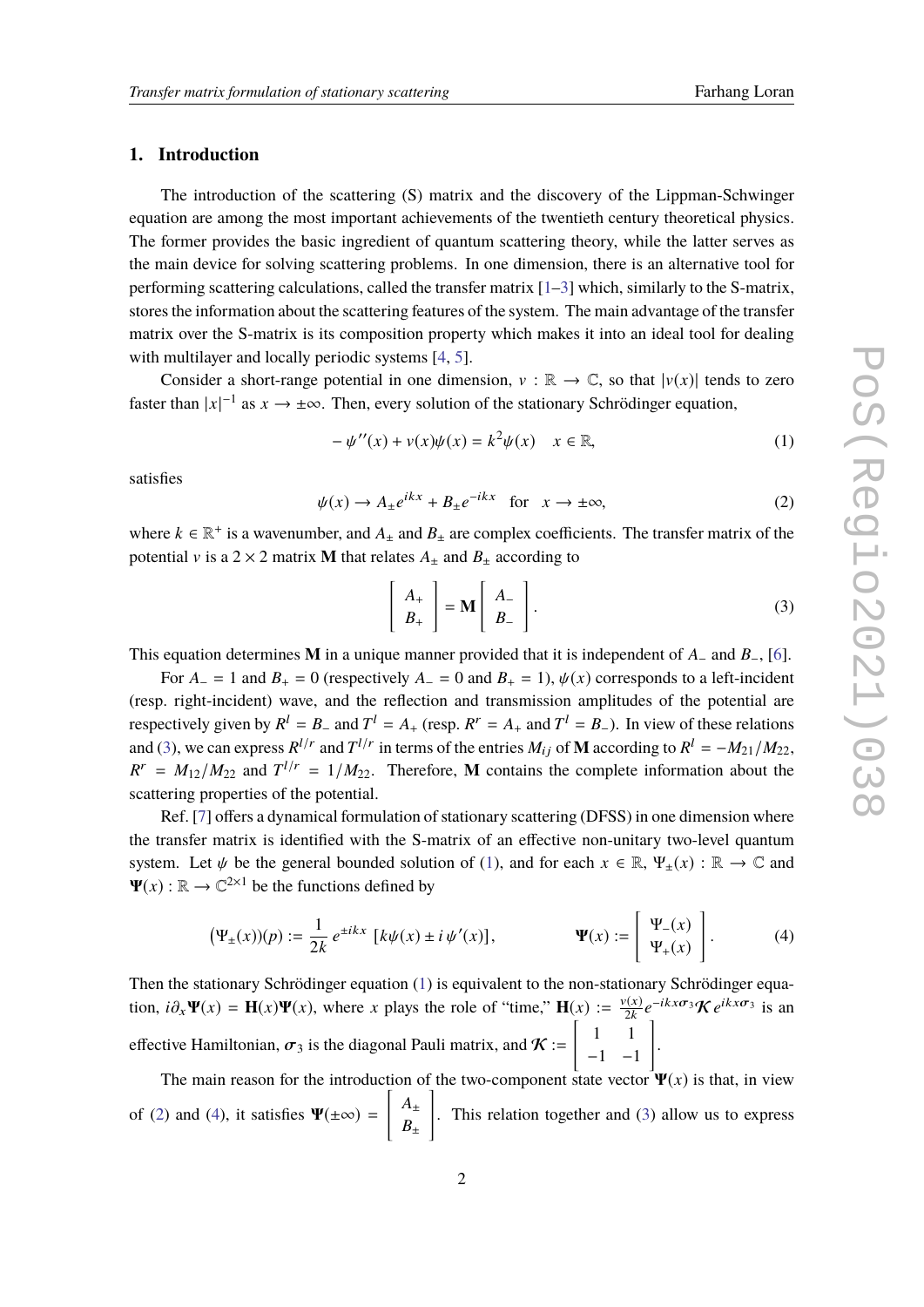**M** in terms of the evolution operator  $U(x, x_0)$  for the Hamiltonian  $H(x)$ . Specifically, we have  $\mathbf{M} = \mathbf{U}(+\infty, -\infty) = \mathcal{T} \exp \left[-i \int_{-\infty}^{\infty} dx \, \mathbf{H}(x)\right]$ , where  $\mathcal{T}$  denotes the time-ordering operation with *x* playing the role of "time." Note that the right-hand side of the preceding equation stands for the Dyson series expansion of  $U(+\infty, -\infty)$ . It offers a perturbative series expansion for **M** which turns out to produce the exact solution of the scattering problem for single- and multi-delta function potentials in one dimension. Ref. [\[5\]](#page-9-3) provides a pedagogical review of this feature of DFSS and some of its notable applications, e.g., in constructing tunable unidirectional invisible potentials and single-mode inverse scattering.

Refs. [\[8,](#page-9-6) [9\]](#page-9-7) develop a higher-dimensional generalization of the DFSS where the role of the transfer matrix **M** is played by a linear operator acting in an infinite-dimensional function space. This operator, which we also call the "transfer matrix," has a canonical realization as a  $2 \times 2$  matrix  $\widehat{\mathbf{M}}$  with operator entries  $\widehat{M}_{ij}$ . Similarly to its one-dimensional analog,  $\widehat{\mathbf{M}}$  admits a Dyson series expansion and possesses a useful composition property.

One of the most remarkable benefits of DFSS in two and three dimensions is that its application to delta-function potentials in these dimensions [\[8,](#page-9-6) [9\]](#page-9-7) circumvents the unwanted singularities of their standard treatments [\[10,](#page-9-8) [11\]](#page-9-9). Among other applications of this approach to scattering theory are the discovery of a class of invisible (scattering-free) complex potentials [\[9,](#page-9-7) [12–](#page-9-10)[15\]](#page-9-11) in two and three-dimensions and the construction of their electromagnetic counterparts [\[16\]](#page-9-12).

#### **2. Basic setup for stationary scattering in** *D* **dimensions**

Consider the scattering problem defined by the stationary Schrödinger equation in  $D + 1$ dimensions,

<span id="page-2-0"></span>
$$
[-\partial_x^2 - \nabla_y^2 + v(x, \mathbf{y})] \psi(x, \mathbf{y}) = k^2 \psi(x, \mathbf{y}), \qquad (x, \mathbf{y}) \in \mathbb{R}^{D+1},
$$
 (5)

where  $(x, y) := (x, y_1, y_2, \dots, y_D)$  are Cartesian coordinates,  $v : \mathbb{R}^{D+1} \to \mathbb{C}$  is a scattering potential,  $\psi : \mathbb{R}^{D+1} \to \mathbb{C}$  is a bounded function, and  $\nabla_y^2 := \sum_{j=1}^D \partial_{y_j}^2$ . Suppose that we have chosen our coordinate system in such a way that the source of the incident wave and the detectors used to observe the scattered wave lie on the planes  $x = \pm \infty$ . If the source of the incident wave resides at  $x = -\infty$  (resp.,  $x = +\infty$ ) we speak of a left-incident (resp. right-incident) wave.

Let  $\mathcal{F}$  be the vector space of functions (tempered distributions)  $f : \mathbb{R}^D \to \mathbb{C}$ ,  $\mathcal{F}_{y,p}$  denote the Fourier transformation of a function of **y** evaluate at **p**, i.e.,  $\mathcal{F}_{\mathbf{y},\mathbf{p}}\{f(\mathbf{y})\} := \int d^D y \, e^{-i\mathbf{p} \cdot \mathbf{y}} f(\mathbf{y})$ , and  $\tilde{f}(\mathbf{p}) := \mathcal{F}_{\mathbf{y},\mathbf{p}}\{f(\mathbf{y})\}$ . Performing the Fourier transform of both sides of [\(5\)](#page-2-0) with respect to **y**, we find

<span id="page-2-1"></span>
$$
-\tilde{\psi}^{\prime\prime}(x,\mathbf{p})+(\hat{\mathcal{V}}(x)\tilde{\psi})(x,\mathbf{p})=\varpi(\mathbf{p})^2\,\tilde{\psi}(x,\mathbf{p}),\qquad (x,\mathbf{p})\in\mathbb{R}^{D+1},\qquad(6)
$$

where  $\tilde{\psi}(x, \mathbf{p}) := \mathcal{F}_{\mathbf{v}, \mathbf{p}}{\psi(x, \mathbf{y})}$ ,

<span id="page-2-2"></span>
$$
(\widehat{\mathcal{V}}(x)\tilde{f})(\mathbf{p}) \quad := \quad \mathcal{F}_{\mathbf{y},\mathbf{p}}\{v(x,\mathbf{y})f(\mathbf{y})\} = \frac{1}{(2\pi)^D} \int d^D q \, \tilde{v}(x,\mathbf{p}-\mathbf{q})\tilde{f}(\mathbf{q}),\tag{7}
$$

$$
\varpi(\mathbf{p}) \quad := \quad \begin{cases} \n\sqrt{k^2 - \mathbf{p}^2} & \text{for} \quad |\mathbf{p}| < k, \\ \n i\sqrt{\mathbf{p}^2 - k^2} & \text{for} \quad |\mathbf{p}| \ge k, \n\end{cases} \tag{8}
$$

and we have made use of the fact that  $f(\mathbf{y}) = \mathcal{F}_{\mathbf{p}, \mathbf{y}}^{-1} \{ \tilde{f}(\mathbf{p}) \} := \frac{1}{(2\pi)^D} \int d^D p \, e^{i \mathbf{p} \cdot \mathbf{y}} \tilde{f}(\mathbf{p}).$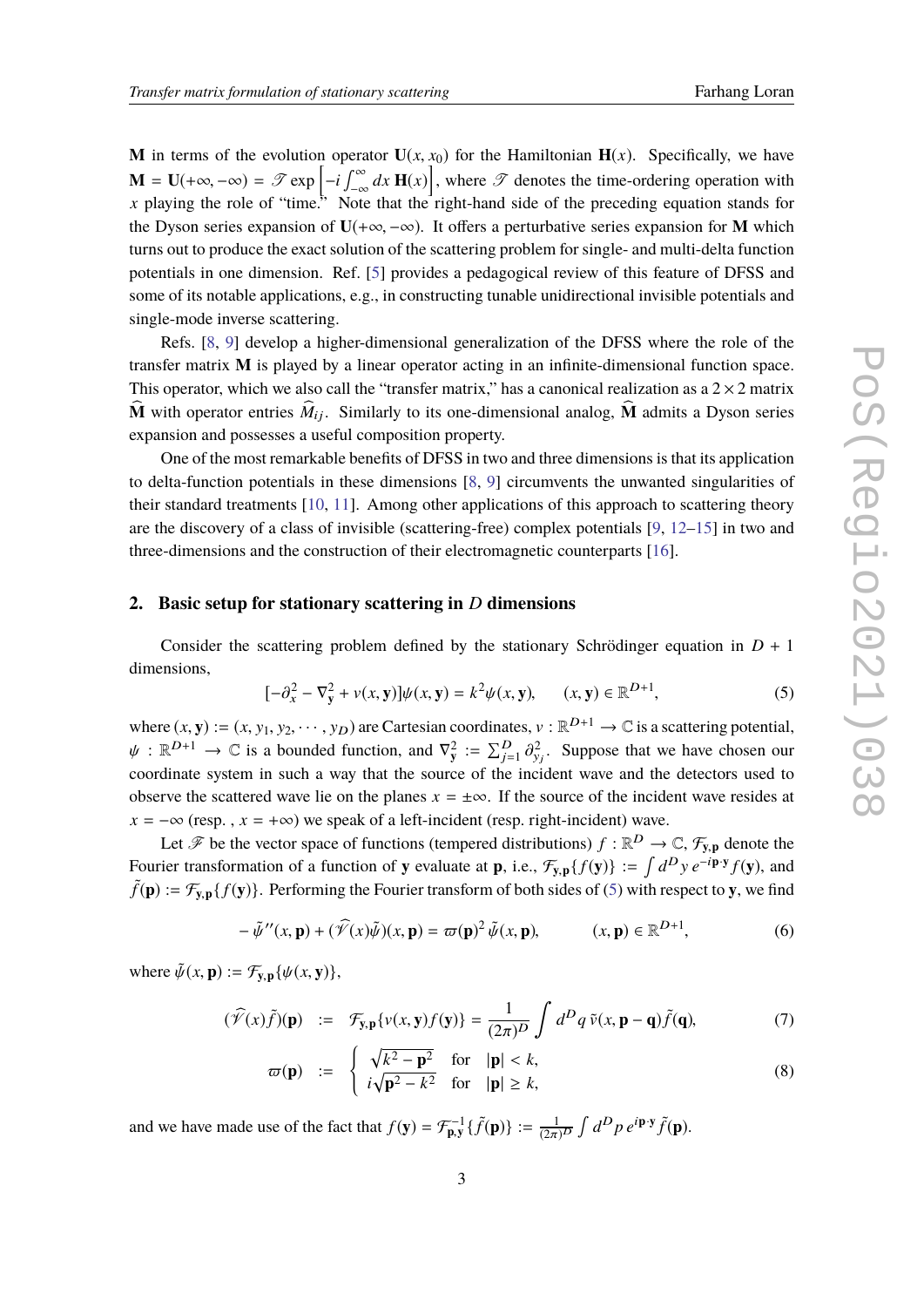An important feature of potential scattering in two and higher dimensions, which has no counterpart in one dimension, is the presence of evanescent waves. To elucidate their role, in the following, we confine our attention to the class of potentials  $\nu$  that satisfy

<span id="page-3-7"></span>
$$
v(x, y) = 0
$$
 for  $x \notin [a_-, a_+],$  (9)

for some  $a_{\pm} \in \mathbb{R}$  with  $a_{-} < a_{+}$ . Then,  $\tilde{v}(x, \mathbf{p}) = 0$  for  $x \notin [a_{-}, a_{+}]$ , and [\(6\)](#page-2-1) gives  $[\partial_{x}^{2} + \partial_{y}]^{2}$ .  $(\mathbf{p}) = 0$  for  $x \notin [a_{-}, a_{+}]$ , and (6) gives  $[\partial_{x}^{2} + \partial_{y}]^{2}$ .  $\varpi(\mathbf{p})^2 \, \tilde{\psi}(x, \mathbf{p}) = 0$  for  $x \notin [a_-, a_+]$ . Solving this equation and performing the inverse Fourier transform with respect to **p**, we can write  $\psi$  in the form

<span id="page-3-6"></span><span id="page-3-1"></span><span id="page-3-0"></span>
$$
\psi = \psi_{\text{os}} + \psi_{\text{ev}},\tag{10}
$$

where  $\psi_{\text{os}}, \psi_{\text{ev}} : \mathbb{R}^{D+1} \to \mathbb{C}$  are respectively functions representing the oscillating and evanescent waves outside the region defined by  $a_$  <  $x$  <  $a_$  in  $\mathbb{R}^{D+1}$ , i.e.,

<span id="page-3-3"></span>
$$
\psi_{\rm os}(x, \mathbf{y}) = \frac{1}{(2\pi)^D} \int_{\mathcal{D}_k} \frac{d^D p}{\varpi(\mathbf{p})} \left[ A_{\pm}(\mathbf{p}) e^{i\varpi(\mathbf{p})x} + B_{\pm}(\mathbf{p}) e^{-i\varpi(\mathbf{p})x} \right] e^{i\mathbf{p}\cdot\mathbf{y}} \text{ for } \pm x \ge \pm a_{\pm}, \text{ (11)}
$$

$$
\psi_{\text{ev}}(x, \mathbf{y}) = \frac{1}{(2\pi)^D} \int_{\mathbb{R}^D \setminus \mathscr{D}_k} \frac{d^D p}{\varpi(\mathbf{p})} C_{\pm}(\mathbf{p}) e^{\mp |\varpi(\mathbf{p})| x} e^{i \mathbf{p} \cdot \mathbf{y}} \quad \text{for } \pm x \ge \pm a_{\pm}, \tag{12}
$$

where  $\mathscr{D}_k := {\{\mathbf{p} | \mathbf{p}^2 \leq k^2\}}$ , and  $A_{\pm}, B_{\pm}, C_{\pm} \in \mathscr{F}$  such that

$$
A_{\pm}(\mathbf{p}) = B_{\pm}(\mathbf{p}) = 0 \text{ for } \mathbf{p} \notin \mathcal{D}_k, \qquad C_{\pm}(\mathbf{p}) = 0 \text{ for } \mathbf{p} \in \mathcal{D}_k. \tag{13}
$$

In particular,  $A_{\pm}, B_{\pm} \in \mathcal{F}_k$  where  $\mathcal{F}_k : {\phi \in \mathcal{F} | \phi(\mathbf{p}) = 0 \text{ for } \mathbf{p} \notin \mathcal{D}_k}$ . We also introduce,

$$
\mathscr{B}_{-}(\mathbf{p}) := B_{-}(\mathbf{p}) + C_{-}(\mathbf{p}), \qquad \mathscr{A}_{+}(\mathbf{p}) := A_{+}(\mathbf{p}) + C_{+}(\mathbf{p}), \qquad (14)
$$

and employ  $(10) - (14)$  $(10) - (14)$  $(10) - (14)$  to conclude that

<span id="page-3-5"></span>
$$
\varpi(\mathbf{p})\tilde{\psi}(x,\mathbf{p}) = \begin{cases} A_{-}(\mathbf{p})e^{i\varpi(\mathbf{p})x} + \mathscr{B}_{-}(\mathbf{p})e^{-i\varpi(\mathbf{p})x} & \text{for } x \leq a_{-}, \\ \mathscr{A}_{+}(\mathbf{p})e^{i\varpi(\mathbf{p})x} + B_{+}(\mathbf{p})e^{-i\varpi(\mathbf{p})x} & \text{for } x \geq a_{+}. \end{cases}
$$
(15)

The scattering solutions of the Schrödinger equation [\(5\)](#page-2-0) are particular bounded solutions of this equation that have the form  $\psi(\mathbf{r}) = e^{i\mathbf{k}_0 \cdot \mathbf{r}} + \psi_{\text{scat}}(\mathbf{r})$ , where  $\mathbf{r} := (x, y)$  is the position vector,  $\mathbf{k}_0$ is the incident wave vector,  $\psi_{scat}$  signifies the scattered wave which satisfies

<span id="page-3-8"></span>
$$
\psi_{\text{scat}}(\mathbf{r}) \to \left(ik^{-1}\right)^{\frac{2-D}{2}} r^{-\frac{D}{2}} e^{ikr} \mathfrak{f}(\hat{\mathbf{r}}) \qquad \text{for} \qquad r := |\mathbf{r}| \to \infty \text{ and } D = 1, 2,
$$
 (16)

 $f(\hat{\bf r})$  is the scattering amplitude, and  $\hat{\bf r}:=r^{-1}{\bf r}$ . Let  ${\bf p}_0$  denote the projection of  ${\bf k}_0$  onto the orthogonal complement of the *x*-axis in  $\mathbb{R}^{D+1}$ . Then for a left-incident wave,  $\mathbf{k}_0 = (\varpi(\mathbf{p}_0), \mathbf{p}_0)$ ,

<span id="page-3-4"></span>
$$
A_{-} = (2\pi)^{D} \varpi(\mathbf{p}_{0}) \delta_{\mathbf{p}_{0}}, \qquad B_{+} = 0, \qquad (17)
$$

and as we show in [\[8,](#page-9-6) Appendix A],

<span id="page-3-2"></span>
$$
\mathfrak{f}(\hat{\mathbf{r}}) = -\frac{i}{(2\pi)^{\frac{D}{2}}} \times \begin{cases} A_{+}(\mathbf{p}) - (2\pi)^{D} \varpi(\mathbf{p}_{0}) \delta(\mathbf{p} - \mathbf{p}_{0}) & \text{for } \hat{\mathbf{x}} \cdot \hat{\mathbf{r}} > 0 \\ B_{-}(\mathbf{p}) & \text{for } \hat{\mathbf{x}} \cdot \hat{\mathbf{r}} < 0, \end{cases}
$$
(18)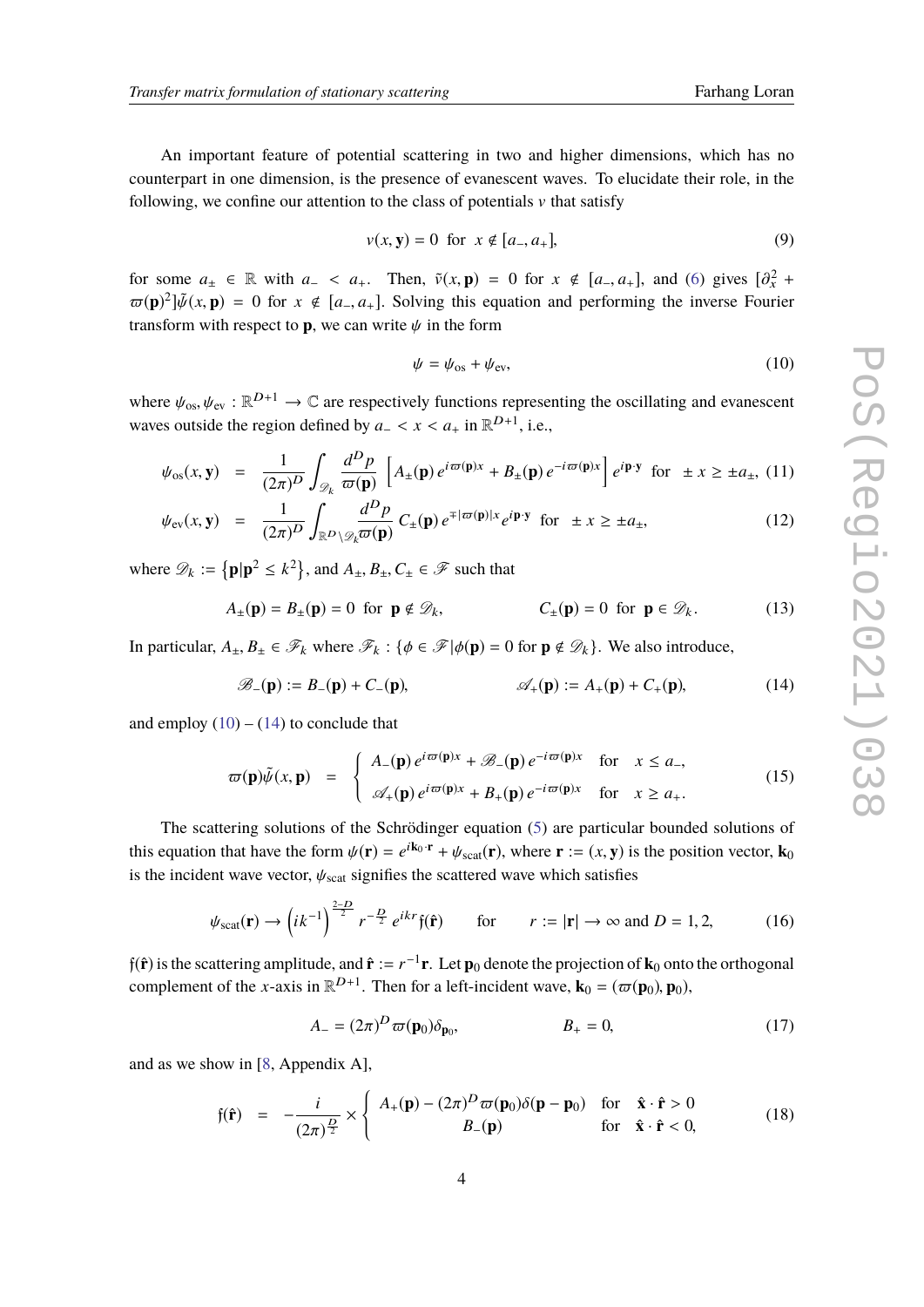where  $\delta_{\mathbf{p}_0}(\mathbf{p}) := \delta(\mathbf{p} - \mathbf{p}_0)$ , **p** is the projection of the scattered wave vector,  $\mathbf{k} := k\hat{\mathbf{r}}$ , onto the sethence of the second complement of the y axis and  $\hat{\mathbf{r}}$  dends for the unit vector class t orthogonal complement of the *x*-axis, and **x**ˆ stands for the unit vector along the *x*-axis. In particular,  $\mathbf{p} = \mathbf{k} - (\mathbf{k} \cdot \hat{\mathbf{x}})\hat{\mathbf{x}} = k[\hat{\mathbf{r}} - (\hat{\mathbf{r}} \cdot \hat{\mathbf{x}})\hat{\mathbf{x}}]$  and  $\varpi(\mathbf{p}) = k|\hat{\mathbf{r}} \cdot \hat{\mathbf{x}}|$ . Similarly for a right-incident wave,  $\mathbf{k}_0 = (-\varpi(\mathbf{p}_0), \mathbf{p}_0)$ , and

<span id="page-4-1"></span><span id="page-4-0"></span>
$$
A_{-} = 0, \t B_{+} = (2\pi)^{D} \varpi(\mathbf{p}_{0}) \delta_{\mathbf{p}_{0}}, \t (19)
$$

$$
\mathfrak{f}(\hat{\mathbf{r}}) = -\frac{i}{(2\pi)^{\frac{D}{2}}} \times \begin{cases} A_{+}(\mathbf{p}) & \text{for } \hat{\mathbf{x}} \cdot \hat{\mathbf{r}} > 0, \\ B_{-}(\mathbf{p}) - (2\pi)^{D} \varpi(\mathbf{p}_{0}) \delta(\mathbf{p} - \mathbf{p}_{0}) & \text{for } \hat{\mathbf{x}} \cdot \hat{\mathbf{r}} < 0. \end{cases}
$$
(20)

According to [\(18\)](#page-3-2) and [\(20\)](#page-4-0), we can determine the scattering amplitude, i.e., solve the scattering problem, if we can express *B*<sup>−</sup> and *A*<sup>+</sup> in terms of *A*<sup>−</sup> and *B*+. This is precisely what the S-matrix does, because according to [\(10\)](#page-3-0) – [\(12\)](#page-3-3), for  $x \to \pm \infty$ ,  $\psi(\mathbf{r}) \to \psi_{0s}(\mathbf{r})$ , and  $(B_-, A_+)$  and  $(A_-, B_+)$ respectively determine the asymptotic "out-going" and "in-going" waves.

### **3. Transfer matrix in higher dimensions**

Attempts at constructing and employing higher-dimensional generalizations of the transfer matrix has a long history [\[17,](#page-9-13) [18\]](#page-9-14). These were largely motivated by practical considerations. They involved a discretization of all but one of degrees of freedom and produced large numerical transfer matrices with a build-in composition property which allowed for numerical treatment of wave propagation and scattering. The developments reported in [\[8,](#page-9-6) [9\]](#page-9-7) are of a completely different nature, for they introduce a fundamental notion of the transfer matrix which is amenable to analytic calculations.

By analogy to one dimension, we identify the transfer matrix in  $D + 1$  dimensions with the  $2 \times 2$  matrix  $\widehat{M}$  with operator entries  $\widehat{M}_{ij} : \mathscr{F}_k \to \mathscr{F}_k$  that satisfies

<span id="page-4-4"></span><span id="page-4-3"></span><span id="page-4-2"></span>
$$
\widehat{\mathbf{M}}\left[\begin{array}{c} A_{-} \\ B_{-} \end{array}\right] = \left[\begin{array}{c} A_{+} \\ B_{+} \end{array}\right].
$$
\n(21)

In the following we use the term "fundamental transfer matrix" to refer to  $\widehat{M}$ . Similarly to the Smatrix, it relates *B*<sup>−</sup> and *A*<sup>+</sup> to *A*<sup>−</sup> and *B*+; substituting [\(17\)](#page-3-4) and [\(19\)](#page-4-1) in [\(21\)](#page-4-2), we find for left-incident waves:

$$
\widehat{M}_{22}B_{-} = -(2\pi)^{D} \varpi(\mathbf{p}_{0}) \widehat{M}_{21} \delta_{\mathbf{p}_{0}}, \qquad A_{+} = \widehat{M}_{12}B_{-} + (2\pi)^{D} \varpi(\mathbf{p}_{0}) \widehat{M}_{11} \delta_{\mathbf{p}_{0}}, \qquad (22)
$$

and for right-incident waves:

$$
\widehat{M}_{22}B_{-} = (2\pi)^{D} \varpi(\mathbf{p}_{0}) \delta_{\mathbf{p}_{0}}, \qquad A_{+} = \widehat{M}_{12}B_{-}.
$$
 (23)

Eqs. [\(18\)](#page-3-2), [\(20\)](#page-4-0), [\(22\)](#page-4-3), and [\(23\)](#page-4-4) reduce the solution of the scattering problem for the potential v to the determination of **<sup>M</sup>**<sup>b</sup> and the solution of linear (integral) equations for *<sup>B</sup>*−.

The fundamental transfer matrix enjoys a composition property similar to its one-dimensional analogue. The derivation of this property requires the use of a related object called the "auxiliary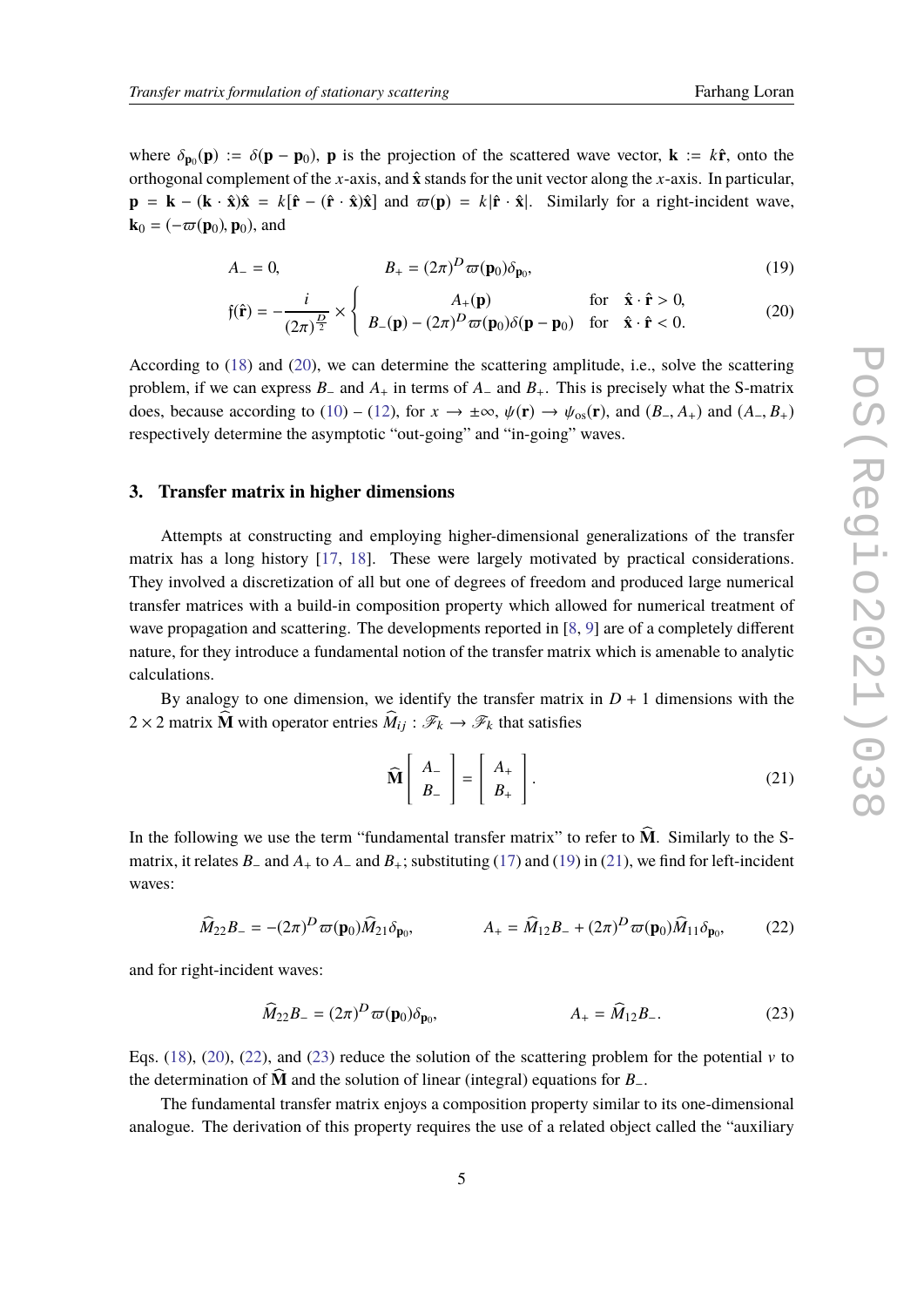transfer matrix" [\[9\]](#page-9-7). This is defined as the 2 × 2 matrix  $\widehat{M}$  with operator entries  $\widehat{M}_{ij}$  :  $\mathscr{F} \to \mathscr{F}$ fulfilling

<span id="page-5-2"></span><span id="page-5-0"></span>
$$
\widehat{\mathcal{M}}\left[\begin{array}{c} A_{-} \\ \mathscr{B}_{-} \end{array}\right] = \left[\begin{array}{c} \mathscr{A}_{+} \\ B_{+} \end{array}\right].\tag{24}
$$

Let, for each  $x \in \mathbb{R}$ ,  $\Phi_{\pm}(x) : \mathbb{R}^D \to \mathbb{C}$  and  $\Phi(x) : \mathbb{R}^D \to \mathbb{C}^{2 \times 1}$  be the functions defined by

$$
(\Phi_{\pm}(x))(\mathbf{p}) := \frac{1}{2} e^{\pm i\varpi(\mathbf{p})x} \left[ \varpi(\mathbf{p}) \tilde{\psi}(x, \mathbf{p}) \pm i \tilde{\psi}'(x, \mathbf{p}) \right], \qquad \Phi(x) := \begin{bmatrix} \Phi_{-}(x) \\ \Phi_{+}(x) \end{bmatrix}, \tag{25}
$$

and introduce the effective Hamiltonian operator,

<span id="page-5-4"></span>
$$
\widehat{\mathcal{H}}(x) \quad := \quad \frac{1}{2} e^{-ix \widehat{\varpi} \sigma_3} \widehat{\mathcal{V}}(x) \, \mathcal{K} \, e^{i \widehat{\varpi} x \sigma_3} \widehat{\varpi}^{-1}, \tag{26}
$$

where  $\widehat{\varpi} := \varpi(\widehat{\mathbf{p}})$ , and for every pair of functions  $f, g : \mathbb{R}^D \to \mathbb{C}$ ,  $(f(\widehat{\mathbf{p}})g)(\mathbf{p}) := f(\mathbf{p})g(\mathbf{p})$ . Then<br>the stationary Schrödinger equation (5) is equivalent to the stationary Schrödinger equation [\(5\)](#page-2-0) is equivalent to

<span id="page-5-3"></span><span id="page-5-1"></span>
$$
i\partial_x \Phi(x) = \widehat{\mathcal{H}}(x)\Phi(x). \tag{27}
$$

Furthermore, because  $\widehat{\mathcal{H}}(x) = \widehat{\mathbf{0}}$  for  $x \notin [a_-, a_+]$ , where  $\widehat{\mathbf{0}}$  is the zero operator acting in  $\mathcal{F}^{2\times 1}$ , we can use  $(15)$ ,  $(25)$ , and  $(27)$  to conclude that

$$
\lim_{x \to -\infty} \Phi(x) = \Phi(a_{-}) = \begin{bmatrix} A_{-} \\ B_{-} \end{bmatrix}, \qquad \lim_{x \to +\infty} \Phi(x) = \Phi(a_{+}) = \begin{bmatrix} \mathcal{A}_{+} \\ B_{+} \end{bmatrix}.
$$
 (28)

Eqs.  $(24)$  and  $(28)$  imply

<span id="page-5-8"></span>
$$
\widehat{\mathbf{M}} = \widehat{\mathbf{U}}(a_+, a_-) = \mathcal{T} \exp\left[-i \int_{a_-}^{a_+} dx \,\widehat{\mathbf{H}}(x)\right] = \mathcal{T} \exp\left[-i \int_{-\infty}^{\infty} dx \,\widehat{\mathbf{H}}(x)\right] \tag{29}
$$

$$
= \widehat{\mathbf{I}} + \sum_{n=1}^{\infty} (-i)^n \int_{-\infty}^{\infty} dx_n \int_{-\infty}^{x_n} dx_{n-1} \cdots \int_{-\infty}^{x_2} dx_1 \widehat{\mathcal{H}}(x_n) \widehat{\mathcal{H}}(x_{n-1}) \cdots \widehat{\mathcal{H}}(x_1),
$$

where  $\widehat{\mathcal{U}}(x, x_0)$  is the evolution operator defined by the effective Hamiltonian [\(26\)](#page-5-4).

If  $v(x, y)$  vanishes for a range of values of x,  $\hat{V}(x) = \hat{0}$  and  $\hat{H}(x) = \hat{0}$ . This feature of  $\hat{H}(x)$ implies the composition property of the (auxiliary) transfer matrix [\[9\]](#page-9-7). As we explain in Ref. [\[9\]](#page-9-7), this follows from the semi-group property of the evolution operator. In order to benefit from the composition property of  $\overline{M}$  in dealing with scattering problems, we explore the relationship between  $\widehat{M}$  and  $\widehat{M}$ .

Let us introduce,

<span id="page-5-5"></span>
$$
\varpi_{i}(\mathbf{p}) := \text{Im}[\varpi(\mathbf{p})] = \begin{cases} 0 & \text{for } \mathbf{p} \in \mathcal{D}_{k}, \\ \sqrt{\mathbf{p}^{2} - k^{2}} & \text{for } \mathbf{p} \notin \mathcal{D}_{k}, \end{cases}
$$
(30)

<span id="page-5-7"></span><span id="page-5-6"></span>
$$
\widehat{\varpi}_i := \varpi_i(\widehat{\mathbf{p}}), \qquad \Psi(x) := e^{-\widehat{\varpi}_i \sigma_3 x} \Phi(x), \qquad \Psi_{\pm} := \begin{bmatrix} A_{\pm} \\ B_{\pm} \end{bmatrix}, \tag{31}
$$

$$
\widehat{\mathbf{H}}(x) := e^{-\widehat{\varpi}_i \sigma_3 x} \widehat{\mathcal{H}}(x) e^{\widehat{\varpi}_i \sigma_3 x} - i \widehat{\varpi}_i \sigma_3,
$$
\n(32)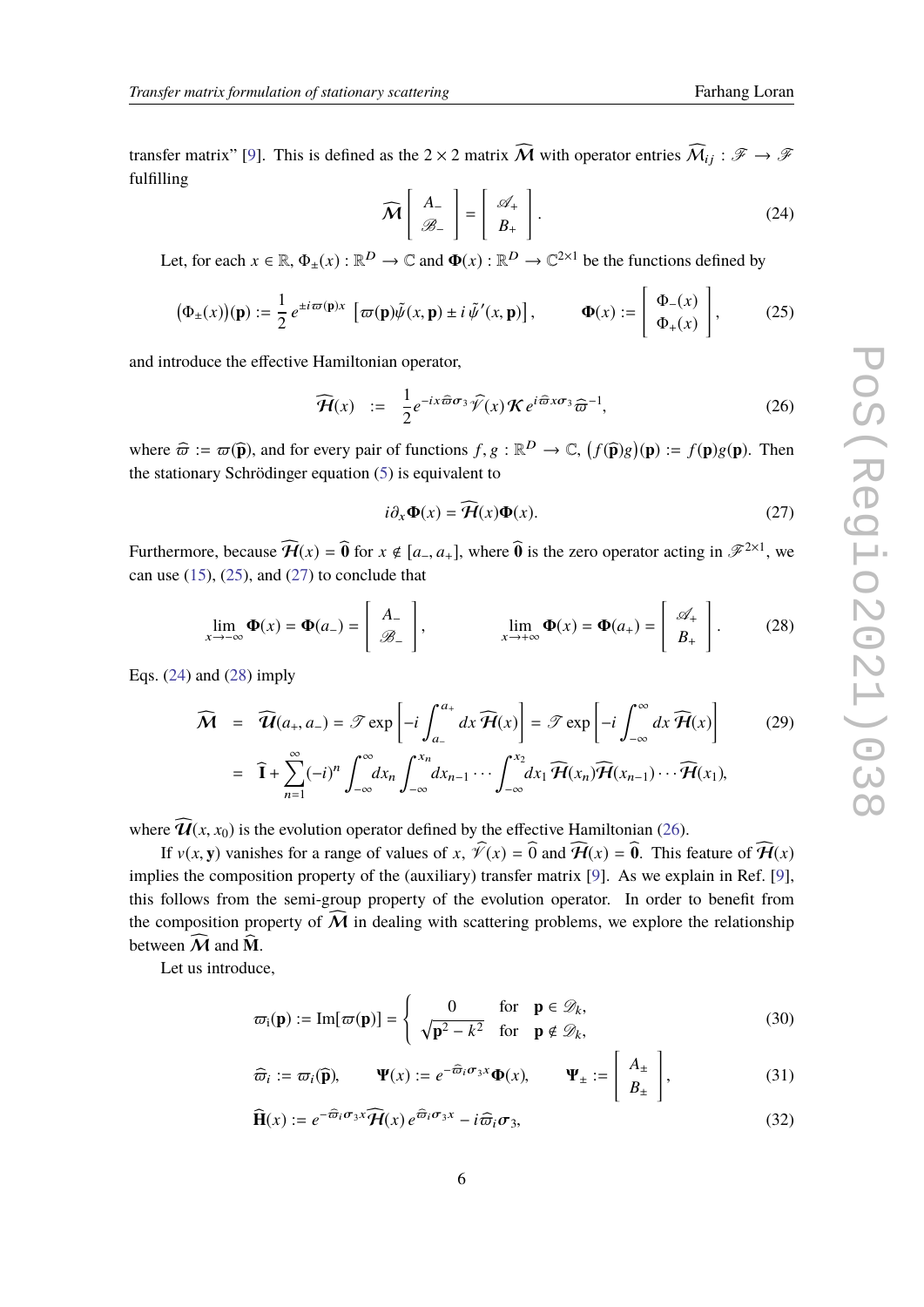and  $\widehat{\mathbf{\Pi}}_k := \widehat{\Pi}_k \mathbf{I}$ , where  $\widehat{\Pi}_k := \lim_{x \to \infty} e^{-\varpi_i(\widehat{\mathbf{p}})x}$  is the projection operator that maps  $\mathcal F$  onto  $\mathcal F_k$ . Then, [\(21\)](#page-4-2) reads

<span id="page-6-2"></span><span id="page-6-0"></span>
$$
\dot{\mathbf{M}}\mathbf{\Psi}_{-}=\mathbf{\Psi}_{+},\tag{33}
$$

and we can use [\(27\)](#page-5-1) to verify that  $i\partial_x \Psi(x) = \hat{H}(x)\Psi(x)$ . Furthermore, [\(28\)](#page-5-3), [\(30\)](#page-5-5), and [\(31\)](#page-5-6) combined with  $(13)$  and  $(14)$  give

$$
\lim_{x \to \pm \infty} \Psi(x) = \Psi_{\pm}, \qquad \widehat{\varpi}_i \Psi_{\pm} = 0. \tag{34}
$$

Let **U**(*x*, *x*<sub>0</sub>) be the evolution operator for the Hamiltonian [\(32\)](#page-5-7). Because  $\mathbf{H}(x) = -i\hat{\varpi}_i\sigma_3$  for *x*<sub>0</sub> ≤ *x* ≤ *a*− and *a*<sub>+</sub> ≤ *x*<sub>0</sub> ≤ *x*, we have **U**(*x*, *x*<sub>0</sub>) =  $e^{-(x-x_0)\widehat{\varpi}_i \sigma_3}$ , and [\(29\)](#page-5-8) and [\(34\)](#page-6-0) imply

$$
\Psi(x) = \lim_{x_0 \to -\infty} \mathbf{U}(x, x_0) \Psi(x_0) = \lim_{x_0 \to -\infty} e^{\widehat{\varpi}_i \sigma_3 x_0} \Psi(x_0) = \widehat{\Pi}_k \Psi_- = \Psi_-\qquad \text{for } x \le a_-, \tag{35}
$$

$$
\Psi(x) = \mathbf{U}(x, a_+) \Psi_+ = e^{-\widehat{\varpi}_i \sigma_3 (x - a_+)} \Psi_+ = e^{-\widehat{\varpi}_i \sigma_3 (x - a_+)} \widehat{\mathcal{M}} \Psi_-, \quad \text{for} \quad x \ge a_+.
$$
 (36)

According to [\(13\)](#page-3-6),  $\hat{\Pi}_k \Psi_- = \Psi_-, \hat{\Pi}_k e^{-\hat{\varpi}_i \sigma_3 x} = \hat{\Pi}_k$ , and  $\hat{\Pi}_k \Psi(x) = \Psi_+$  for  $x > a_+$ . We can use these relations together with (26) to establish  $\Psi_+ = \hat{\Pi} \cdot \hat{\mathbf{M}} \hat{\Pi} \cdot \Psi_-$  Comparing this equation with these relations together with [\(36\)](#page-6-1) to establish  $\Psi_+ = \widehat{\Pi}_k \widehat{M} \widehat{\Pi}_k \Psi_-$ . Comparing this equation with [\(33\)](#page-6-2), we arrive at

<span id="page-6-3"></span><span id="page-6-1"></span>
$$
\hat{\mathbf{M}} = \hat{\mathbf{\Pi}}_k \hat{\mathcal{M}} \hat{\mathbf{\Pi}}_k. \tag{37}
$$

We have given the construction of the fundamental and auxiliary transfer matrices and derived some of their basic properties for potentials fulfilling [\(9\)](#page-3-7). It is not difficult to see that these results extend to the class of potentials for which the solutions of the Schrödinger equation [\(5\)](#page-2-0) tend to plane waves for  $x \to \pm \infty$ . This is the case for short-range potentials which for  $r \to \pm \infty$  tend to zero faster than  $r^{-(D+1)}$ , [\[19\]](#page-9-15).

#### **4. Perfect broadband invisibility**

The fundamental transfer matrix provides a convenient characterization of invisible potentials. According to  $(17) - (20)$  $(17) - (20)$  $(17) - (20)$  and  $(21)$ , omnidirectional invisibility for a wavenumber *k* corresponds to the situation where  $\dot{M} = \dot{I}$  for this particular value of *k* and arbitrary choices of the incident wave vector **k**<sub>0</sub> (arbitrary values of **p**<sub>0</sub>). Here and in what follows, we view  $\hat{\bf{M}}$  as an operator acting in  $\mathscr{F}_k^{2\times 1}$ , and use  $\widehat{\mathbf{I}}$  to denote the identity operator for  $\mathscr{F}_k^{2\times 1}$ .

**Theorem 1**: Let  $\alpha$  be a positive real number,  $\hat{\mathbf{e}}$  be a unit vector that is perpendicular to the *x*-axis, and  $v : \mathbb{R}^{D+1} \to \mathbb{C}$  be a short-range potential such that  $\tilde{v}(x, \mathfrak{K}) = 0$  for  $\mathfrak{K} \cdot \hat{\mathbf{e}} \leq 2\alpha$ . Then v is omnidirectionally invisible for every wavenumber  $k$  that does not exceed  $\alpha$ .

**Proof**: In view of [\(29\)](#page-5-8) and [\(37\)](#page-6-3),  $\widehat{\mathbf{M}} = \widehat{\mathbf{I}}$  holds, if for all  $n \in \mathbb{Z}^+$  and  $x_1, x_2, \dots, x_n \in \mathbb{R}$ ,

<span id="page-6-4"></span>
$$
\widehat{\Pi}_k \widehat{\mathcal{H}}(x_n) \widehat{\mathcal{H}}(x_{n-1}) \cdots \widehat{\mathcal{H}}(x_1) \widehat{\Pi}_k = \widehat{\mathbf{0}}.
$$
\n(38)

According to [\(26\)](#page-5-4), the entries of  $\widehat{H}(x)$  are given by  $\widehat{H}_{jl}(x) = \frac{(-1)^{j+1}}{2}$  $\frac{1}{2}e^{i(-1)^j x \widehat{\varpi}} \widehat{\mathcal{V}}(x) e^{i(-1)^{l+1} x \widehat{\varpi}} \widehat{\varpi}^{-1}.$ Since functions of  $\widehat{\mathbf{p}}$  commute with the projection operator  $\overline{\Pi}_k$ , this shows that [\(38\)](#page-6-4) holds, if for all  $f_1, f_2, \cdots, f_{n-1} \in \mathscr{F},$ 

<span id="page-6-5"></span>
$$
\widehat{\Pi}_k \widehat{\mathcal{V}}(x_n) f_{n-1}(\widehat{\mathbf{p}}) \widehat{\mathcal{V}}(x_{n-1}) f_{n-2}(\widehat{\mathbf{p}}) \widehat{\mathcal{V}}(x_{n-2}) \cdots \cdots f_1(\widehat{\mathbf{p}}) \widehat{\mathcal{V}}(x_1) \widehat{\Pi}_k = \widehat{0}.
$$
 (39)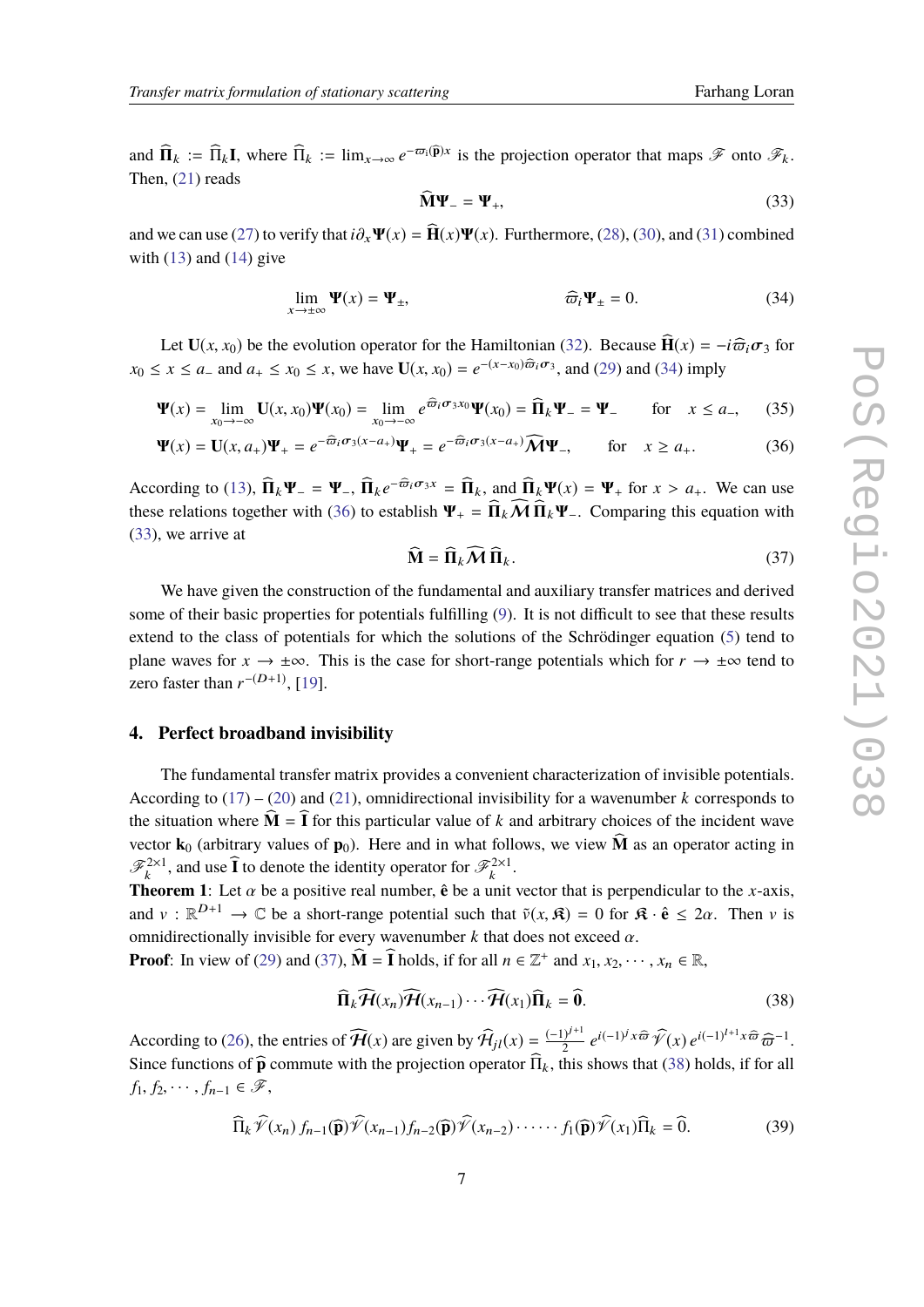To establish this equation, we introduce the function spaces  $S_{\varsigma} := \{ f \in \mathcal{F} \mid f(\mathbf{p}) = 0 \text{ for } p_{\parallel} \leq \varsigma \},\$ where  $\varsigma \in \mathbb{R}$  and  $p_{\parallel} := \mathbf{p} \cdot \hat{\mathbf{e}}$ . Then for all  $f_0 \in \mathcal{F}$ ,  $\widehat{\Pi}_k f_0 \in S_{-k}$ . Next, let  $\gamma \in \mathbb{R}$ ,  $g \in S_{\gamma}$ , and **p**<sub>⊥</sub> := **p** − *p*<sub>||</sub> $\hat{\mathbf{e}}$ , so that we can use (*p*<sub>||</sub>, **p**<sub>⊥</sub>) to denote **p**. According to [\(7\)](#page-2-2),

$$
(\widehat{\mathcal{V}}(x)g)(\mathbf{p}) = \frac{1}{(2\pi)^D} \int_{\gamma}^{\infty} dq_{\parallel} \int d^{D-1} \mathbf{q}_{\perp} \widetilde{\mathbf{v}}(x, p_{\parallel} - q_{\parallel}, \mathbf{p}_{\perp} - \mathbf{q}_{\perp}) g(q_{\parallel}, \mathbf{q}_{\perp})
$$
  

$$
= \frac{1}{(2\pi)^D} \int_{-\infty}^{p_{\parallel}-\gamma} d\mathfrak{K} \int d^{D-1} \mathbf{q}_{\perp} \widetilde{\mathbf{v}}(x, \mathfrak{K}, \mathbf{p}_{\perp} - \mathbf{q}_{\perp}) g(p_{\parallel} - \mathfrak{K}, \mathbf{q}_{\perp}). \tag{40}
$$

By virtue of the hypothesis of the theorem,  $\tilde{v} \in S_{2\alpha}$ . Therefore  $\hat{\mathcal{V}}(x) g \in S_{2\alpha+\gamma}$ . This shows that  $\widehat{\mathcal{V}}(x)$  maps  $S_{\gamma}$  to  $S_{2\alpha+\gamma}$ . One easily verifies that

<span id="page-7-0"></span>
$$
\widehat{\mathcal{V}}(x_n) f_{n-1}(\widehat{\mathbf{p}}) \widehat{\mathcal{V}}(x_{n-1}) f_{n-2}(\widehat{\mathbf{p}}) \widehat{\mathcal{V}}(x_{n-2}) \cdots \cdots f_1(\widehat{\mathbf{p}}) \widehat{\mathcal{V}}(x_1) \Pi_k f_0(\mathbf{p}) \in \mathcal{S}_{2n\alpha-k}
$$
(41)

For  $k < \alpha$ ,  $2n\alpha - k > k$ ,  $S_{2n\alpha-k} \subset S_k$ , and [\(41\)](#page-7-0) implies [\(39\)](#page-6-5).  $\Box$ 

The proof of Theorem 1 implies the following stronger result.

**Theorem 2:** Let  $\xi \in [0, 2\pi)$ ,  $\alpha, \beta \in \mathbb{R}^+$ ,  $k \in (0, \alpha]$ ,  $\hat{\mathbf{e}}$  be a unit vector that is perpendicular to the *n* quite and  $\mathbf{u} \in \mathbb{R}^{D+1}$ .  $\mathbb{R}^D$  is a short gauge potential such that for all  $\mathbf{u$ the *x*-axis, and  $v : \mathbb{R}^{D+1} \to \mathbb{C}$  be a short-range potential such that for all  $x \in \mathbb{R}$ ,  $\tilde{v}(x, \mathfrak{K}) = 0$  for  $\mathbf{\hat{R}} \cdot \hat{\mathbf{e}} \leq \beta$ . Then,  $\widehat{\mathbf{M}} = \widehat{\mathbf{I}}$  for  $\beta \geq 2\alpha$ , and

<span id="page-7-1"></span>
$$
\widehat{\mathbf{M}} = \widehat{\mathbf{I}} + \sum_{n=1}^{\lceil 2\alpha/\beta - 1 \rceil} (-i)^n \int_{x_0}^x dx_n \int_{x_0}^{x_n} dx_{n-1} \cdots \int_{x_0}^{x_2} dx_1 \widehat{\mathbf{H}}_k \widehat{\mathcal{H}}(x_n) \widehat{\mathcal{H}}(x_{n-1}) \cdots \widehat{\mathcal{H}}(x_1) \widehat{\mathbf{H}}_k, \tag{42}
$$

for  $0 < \beta < 2\alpha$ , where [x] stands for the smallest integer that is not smaller than x, and we assume that the operators appearing on both sides of [\(42\)](#page-7-1) act in  $\mathscr{F}_k^{2\times 1}$ .

As shown in Ref. [\[9\]](#page-9-7), this theorem implies the following remarkable result on the discovery of potentials for which the first Born approximation in exact.

**Corollary:** Let  $\alpha$ ,  $\hat{\mathbf{e}}$ , and  $\nu$  be as in Theorem 2. Then the first Born approximation gives the exact expression for the scattering amplitude of v for wavenumbers  $k \leq \alpha$ .

#### **5. Implicit regularization of delta-function potential in 2D**

The Lippmann-Schwinger equation for the delta-function potential,

<span id="page-7-3"></span>
$$
v(\mathbf{r}) = \mathfrak{z} \, \delta^2(\mathbf{r} - \mathbf{r}_0), \qquad \mathbf{r} := (x, y), \tag{43}
$$

with  $\mathfrak{z} \in \mathbb{C}$  and  $\mathbf{r}_0 \in \mathbb{R}^2$ , has the form

<span id="page-7-2"></span>
$$
\psi(\mathbf{r}) = e^{i\mathbf{k}_0 \cdot \mathbf{r}} + \mathfrak{z} \psi(\mathbf{r}_0) G(\mathbf{r} - \mathbf{r}_0),
$$
\n(44)

where  $G(\mathbf{r} - \mathbf{r}_0)$  is the Green's function for the Helmholtz operator in two dimensions, i.e.,  $(\nabla^2 + k^2) G(\mathbf{r} - \mathbf{r}_0) = \delta^2(\mathbf{r} - \mathbf{r}_0)$ , that yields asymptotically out-going solutions of the Schrödinger equation [\(5\)](#page-2-0). It is well-known that

<span id="page-7-4"></span>
$$
G(\mathbf{r}) = \lim_{\epsilon \to ^{+0}} \int \frac{d^2 p}{(2\pi)^2} \frac{e^{i\mathbf{p} \cdot \mathbf{r}}}{(k + i\epsilon)^2 - \mathbf{p}^2} = -\frac{i}{4} H_0^{(1)}(kr), \tag{45}
$$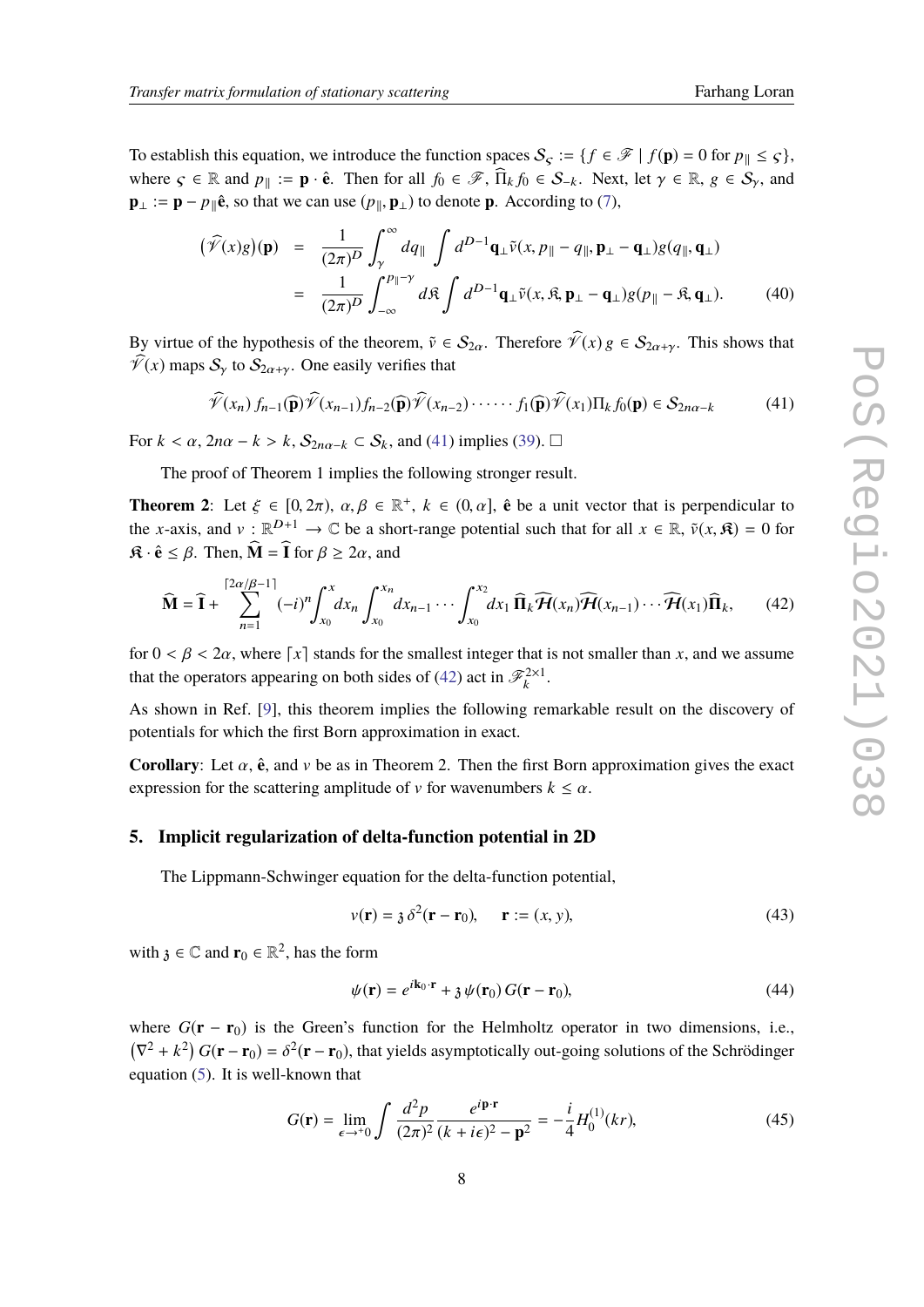where  $H_0^{(1)}$  $\frac{0}{0}$  stands for the zero-order Hankel function of the first kind. For  $r \to \infty$ ,  $G(\mathbf{r} - \mathbf{r}_0) \to$  $-\sqrt{i/8\pi kr} e^{-ikr_0 \cdot \hat{\mathbf{r}}} e^{ikr}$ . In view of this relation and Eqs. [\(16\)](#page-3-8) and [\(44\)](#page-7-2), the scattering amplitude of the patential (42) takes the form the potential [\(43\)](#page-7-3) takes the form

<span id="page-8-1"></span>
$$
\mathfrak{f}(\mathbf{\hat{r}}) = -\frac{3 \psi(\mathbf{r}_0)}{2\sqrt{2\pi}} e^{-ik\mathbf{r}_0 \cdot \mathbf{\hat{r}}}.
$$
\n(46)

We can determine  $\mathfrak{z} \psi(\mathbf{r}_0)$  by setting  $\mathbf{r} = \mathbf{r}_0$  in [\(44\)](#page-7-2). This gives  $\mathfrak{z} \psi(\mathbf{r}_0) = e^{i\mathbf{k}_0 \cdot \mathbf{r}_0} / [\mathfrak{z}^{-1} - G(\mathbf{0})]$ . The problem with this calculation is that  $G(0)$  is logarithmically divergent. Therefore, setting  $\mathbf{r} = \mathbf{r}_0$ in [\(44\)](#page-7-2) is forbidden. One can however attempt to regularize  $G(\mathbf{r})$  and employ a coupling constant renormalization to remove its singularity [\[10\]](#page-9-8).

Let  $G_\Lambda(\mathbf{r})$  be the regularized Green's function obtained by restricting the domain of the integral in [\(45\)](#page-7-4) to a sphere of radius  $\Lambda$ , so that  $G(\mathbf{r}) = \lim_{\Lambda \to \infty} G_{\Lambda}(\mathbf{r})$ . Then, it is easy to show that  $G_{\Lambda}(0) = -\frac{1}{4n}$ 4π  $\ln\left(\frac{\Lambda^2}{\nu^2}\right)$  $\frac{\Lambda^2}{k^2} - 1 - \frac{i}{4}$  $\frac{i}{4}$ . Substituting  $G_{\Lambda}(\mathbf{r})$  for  $G(\mathbf{r})$  in [\(44\)](#page-7-2) and repeating the above calculation of  $\chi \psi(\mathbf{r}_0)$ , we find

<span id="page-8-0"></span>
$$
\mathfrak{z}\,\psi(\mathbf{r}_0) = \frac{e^{i\mathbf{k}_0 \cdot \mathbf{r}_0}}{\mathfrak{z}^{-1} - G_\Lambda(\mathbf{0})} = \frac{e^{i\mathbf{k}_0 \cdot \mathbf{r}_0}}{\tilde{\mathfrak{z}}(k)^{-1} + \frac{i}{4}},\tag{47}
$$

where  $\tilde{\mathfrak{z}}(k)$  is the renormalized coupling constant given by  $\tilde{\mathfrak{z}}(k) := \left[3^{-1} + \frac{1}{4n}\right]$  $4\pi$  $\ln\left(\frac{\Lambda^2}{k^2}\right)$  $\left(\frac{\Lambda^2}{k^2} - 1\right)$   $\Big]^{-1}$ . Demanding the latter not to depend on  $\Lambda$ , we can express it in the form,  $\tilde{\mathfrak{z}}(k) = \left[\tilde{\mathfrak{z}}(k_{\text{ref}})^{-1} - \frac{1}{2i}\right]$ 2π  $\ln\left(\frac{k}{k_{\text{ref}}}\right)\right]^{-1},$ where  $k_{\text{ref}}$  is a reference wavenumber. Substituting [\(47\)](#page-8-0) in [\(46\)](#page-8-1), we obtain

<span id="page-8-4"></span>
$$
\mathfrak{f}(\hat{\mathbf{r}}) = -\sqrt{\frac{2}{\pi}} \frac{e^{-i\mathbf{r}_0 \cdot (k\hat{\mathbf{r}} - \mathbf{k}_0)}}{4\tilde{\mathfrak{z}}(k)^{-1} + i}.
$$
\n(48)

Next, we examine the application of our transfer-matrix formulation of stationary scattering to the delta-function potential [\(43\)](#page-7-3) for right-incident waves. The same analysis applies to the left-incident waves.

Let  $(a, b)$  be the coordinates of **r**<sub>0</sub>, so that  $v(x, y) = \lambda \delta(x - a)\delta(y - b)$ . To determine the fundamental transfer matrix for this potential, we substitute [\(43\)](#page-7-3) in [\(7\)](#page-2-2) and use the resulting equation in [\(26\)](#page-5-4) to show that  $\widehat{H}(x) = \frac{3}{2}$  $\frac{3}{2}\delta(x-a)e^{-ia\widehat{\varpi}\sigma_3}\widehat{\mathscr{V}}_b\mathcal{K}e^{ia\widehat{\varpi}\sigma_3}\widehat{\varpi}^{-1}$ , where  $(\widehat{\mathscr{V}}_b g)(p) :=$ <br> $\widehat{\mathscr{V}}_b(\mu)\widehat{\mathscr{U}}_b(\mu) = 0$ . This makes the Dyson series arrow  $e^{-ibp}\mathcal{F}_{ab}^{-1}$  $\mathcal{F}_{q,b}^{-1}\{g(q)\}\$ . Because  $\mathcal{K}^2 = 0$ ,  $\mathcal{H}(x_1)\mathcal{H}(x_2) = 0$ . This makes the Dyson series expan-sion of the auxiliary transfer matrix [\(29\)](#page-5-8) terminate, and we can use [\(37\)](#page-6-3) to show that  $\widehat{M}$  =  $e^{-ia\widehat{\omega}\sigma_3} \left( \widehat{\Pi}_k - \frac{i_3}{2} \mathcal{K} \widehat{\Pi}_k \widehat{\mathcal{V}}_b \widehat{\Pi}_k \widehat{\omega}^{-1} \right) e^{ia\widehat{\omega}\sigma_3}$ . Next, we read off the entries  $\widehat{M}_{12}$  and  $\widehat{M}_{22}$  of  $\widehat{\mathbf{M}}$  from this equation and use them to express  $(23)$  as

<span id="page-8-3"></span><span id="page-8-2"></span>
$$
\mathfrak{B}_{-} = -\frac{i\mathfrak{z}}{2} \widehat{\Pi}_{k} \widehat{\mathscr{V}}_{b} \widehat{\Pi}_{k} \widehat{\varpi}^{-1} \mathfrak{B}_{-} + 2\pi \varpi(p_0) e^{-ia\varpi(p_0)} \delta_{p_0},\tag{49}
$$

$$
A_{+} = e^{-2ia\widehat{\omega}}B_{-} - 2\pi\varpi(\mathbf{p}_0)e^{-2ia\varpi(p_0)}\delta_{p_0},\tag{50}
$$

where  $\mathfrak{B}_{-} := e^{-ia\widehat{\varpi}} B_{-}$ . It is not difficult to see that  $\left(\widehat{\mathbf{\Pi}}_k \mathcal{V}_b \widehat{\mathbf{\Pi}}_k \widehat{\varpi}^{-1} \mathfrak{B}_{-}\right)(p) = \mathfrak{c} e^{-ibp} \chi_k(p)$ , where  $\mathfrak{c} := \mathcal{F}_{q,b}^{-1} \{ \varpi(q)^{-1} \mathfrak{B}_{-}(q) \}$ ,  $\chi_k(p) := 1$  for  $|p| < k$ , an relation in [\(49\)](#page-8-2), and using the right-hand side of the resulting equation to compute c, we find a linear relation in (49), and using the right-hand side of the resulting equation to compute c, we find a linear equation whose solution is  $c = (1 + i3/4)^{-1} e^{i(-a\varpi(p_0) + bp_0)} = (1 + i3/4)^{-1} e^{i\mathbf{k}_0 \cdot \mathbf{r}_0}$ . Here we have also made use of the identity  $\int_{-k}^{k} dq / \sqrt{k^2 - q^2} = \pi$ . In view of the formula we obtained for c, Eqs. [\(49\)](#page-8-2)